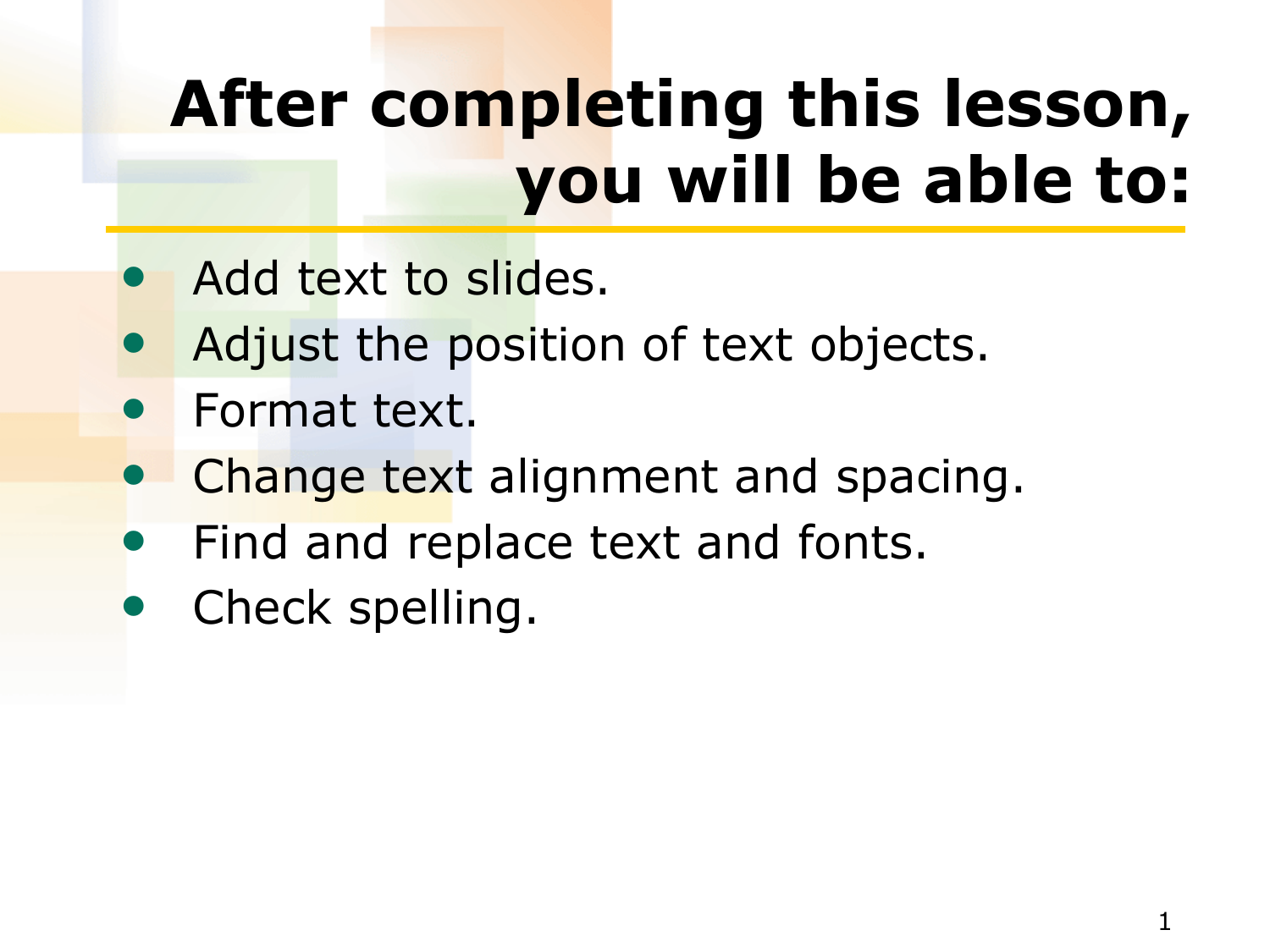## **Adding Text to Slides**

#### **To create a text label**

- 1. On the Drawing toolbar, click the Text Box button.
- 2. Click where you want the text label to appear.
- 3. Type the text.
- 4. Click a blank area of the slide to deselect the text object.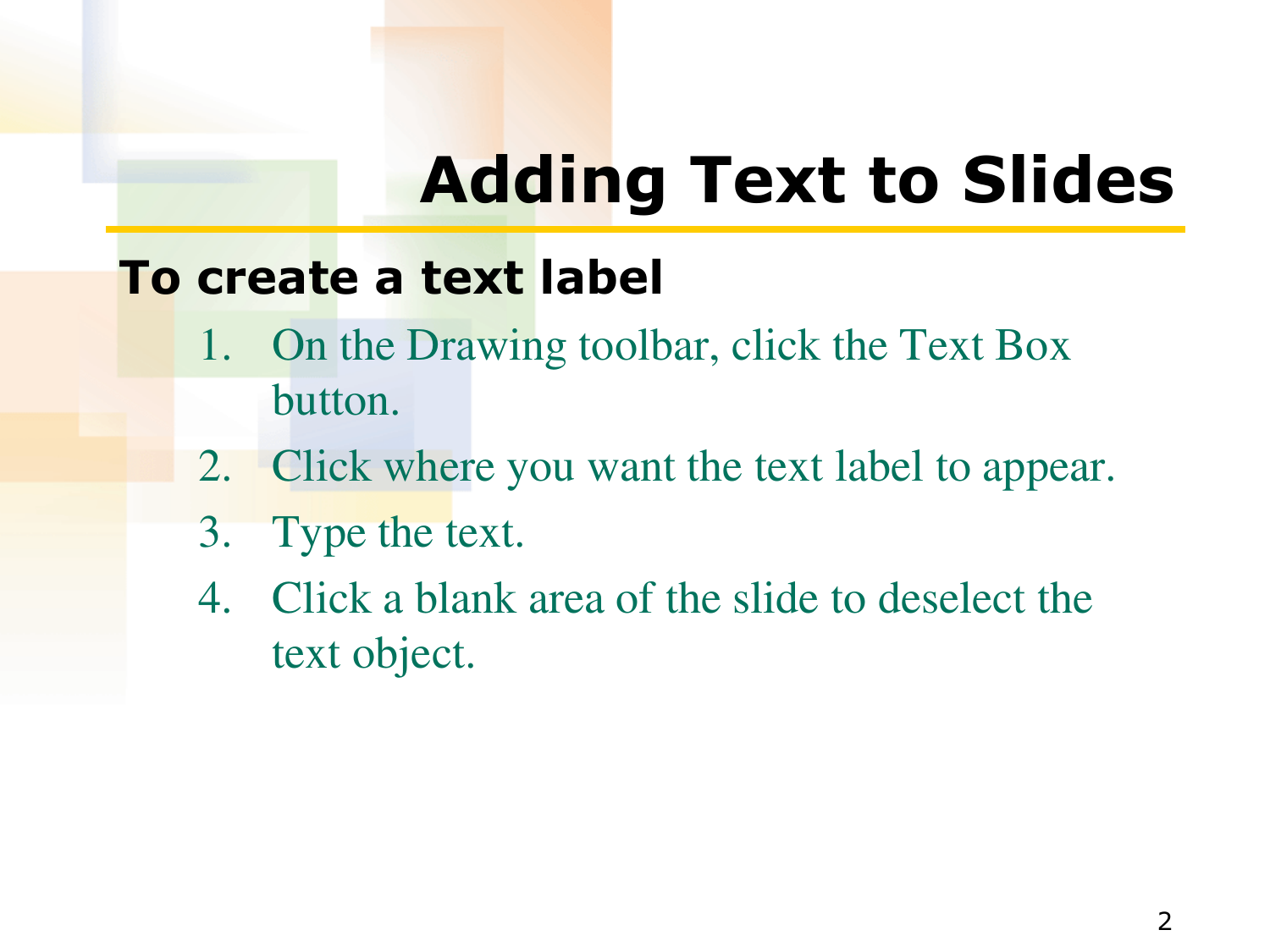## **Adding Text to Slides**

### **To create a word processing box**

- 1. On the Drawing toolbar, click the Text Box button.
- 2. Position the pointer on the slide and then drag the pointer to create a box of the length you want.
- 3. Type the text.
- 4. Click a blank area of the slide to deselect the text object.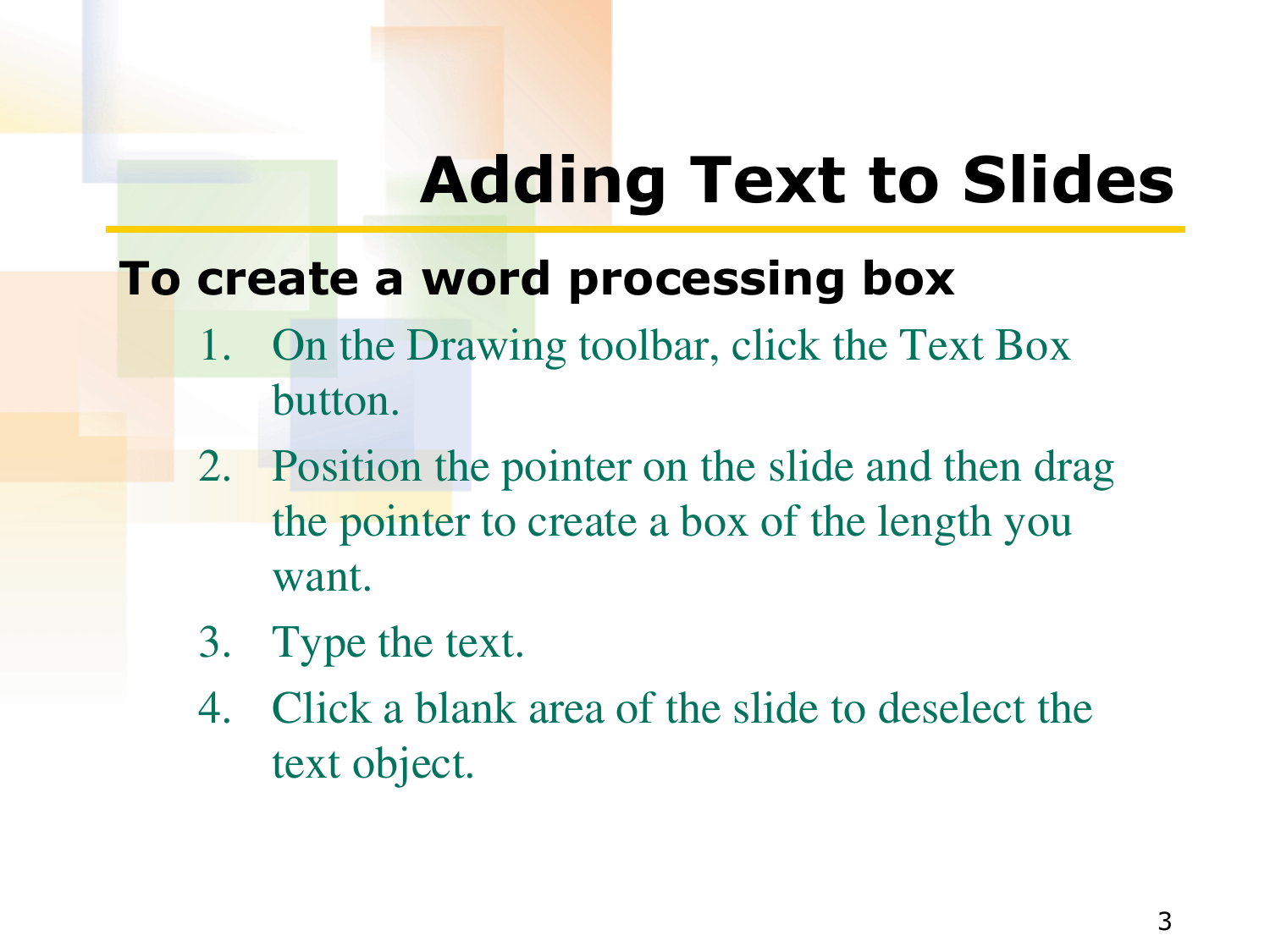# **Adjusting the Position of Text Objects**

## **To adjust word wrap in a text object**

- 1. Select the text object.
- 2. On the Format menu, click Text Box.
- 3. Click the Text Box tab.
- 4. Clear the Word wrap text in AutoShape check box.
- 5. Click OK.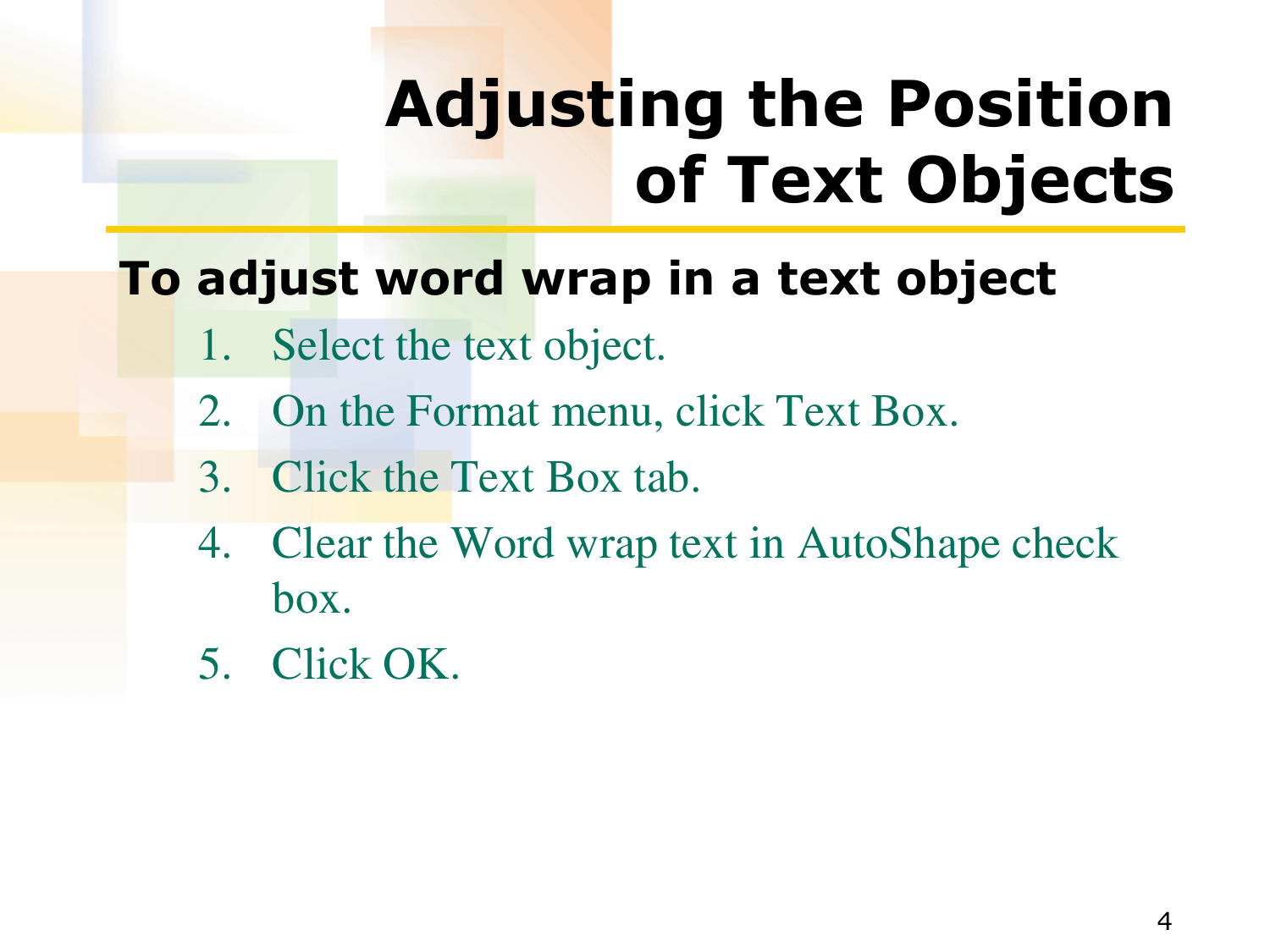# **Adjusting the Position of Text Objects**

### **To adjust a text placeholder**

- 1. Position the pointer near the text on the slide until it changes to the selection pointer and then click to select the paragraph text object.
- 2. On the Format menu, click Placeholder.
- 3. Click the Text Box tab.
- 4. Select the Resize AutoShape to fit text check box.
- 5. Click OK.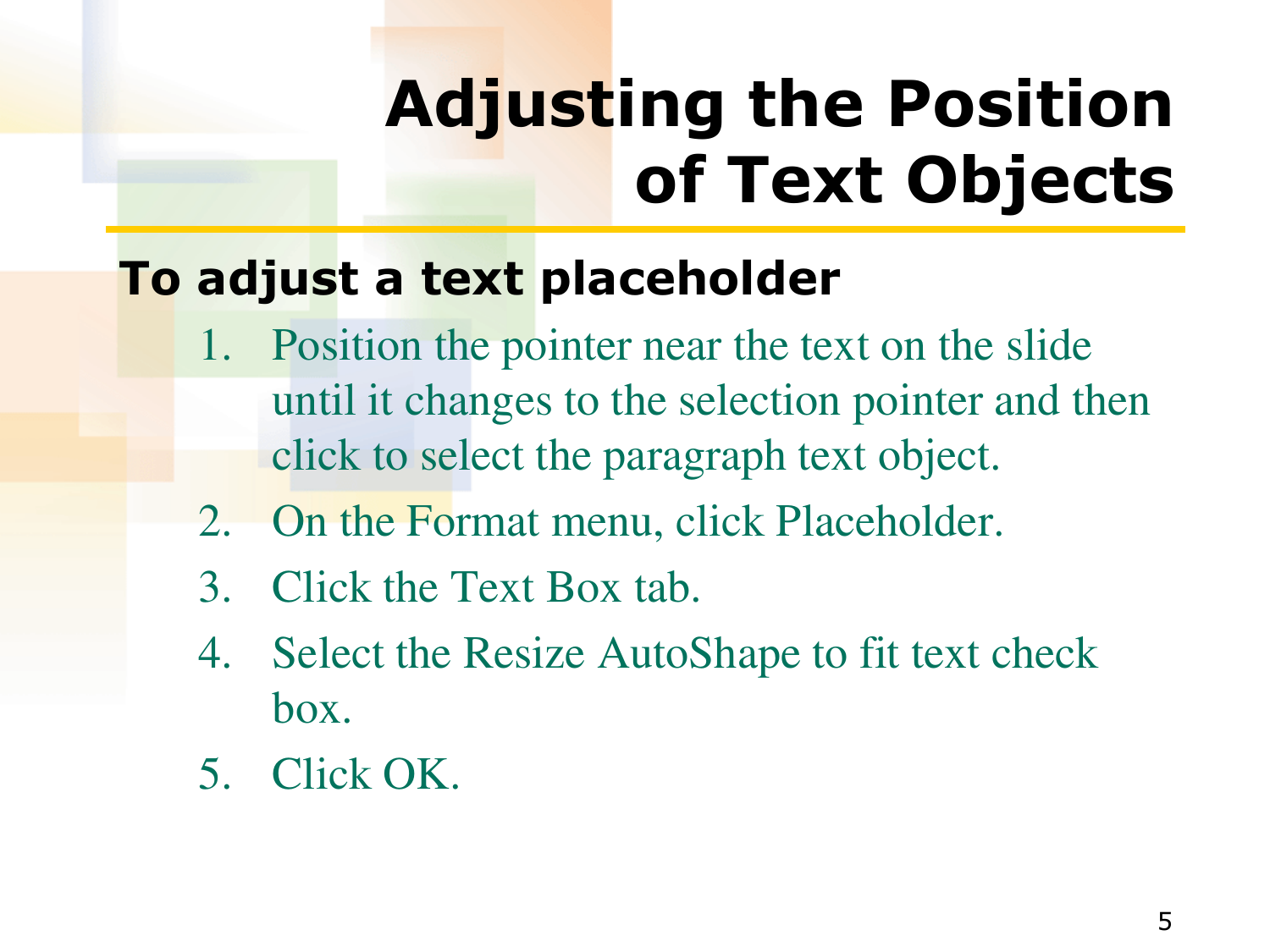# **Formatting Text**

#### **To format text in a text object**

- 1. Select the text object.
- 2. On the Formatting toolbar, click a formatting button (such as Bold, Italic, Underline, Shadow, or Font Color).
- 3. Click a blank area of the slide to deselect the text object.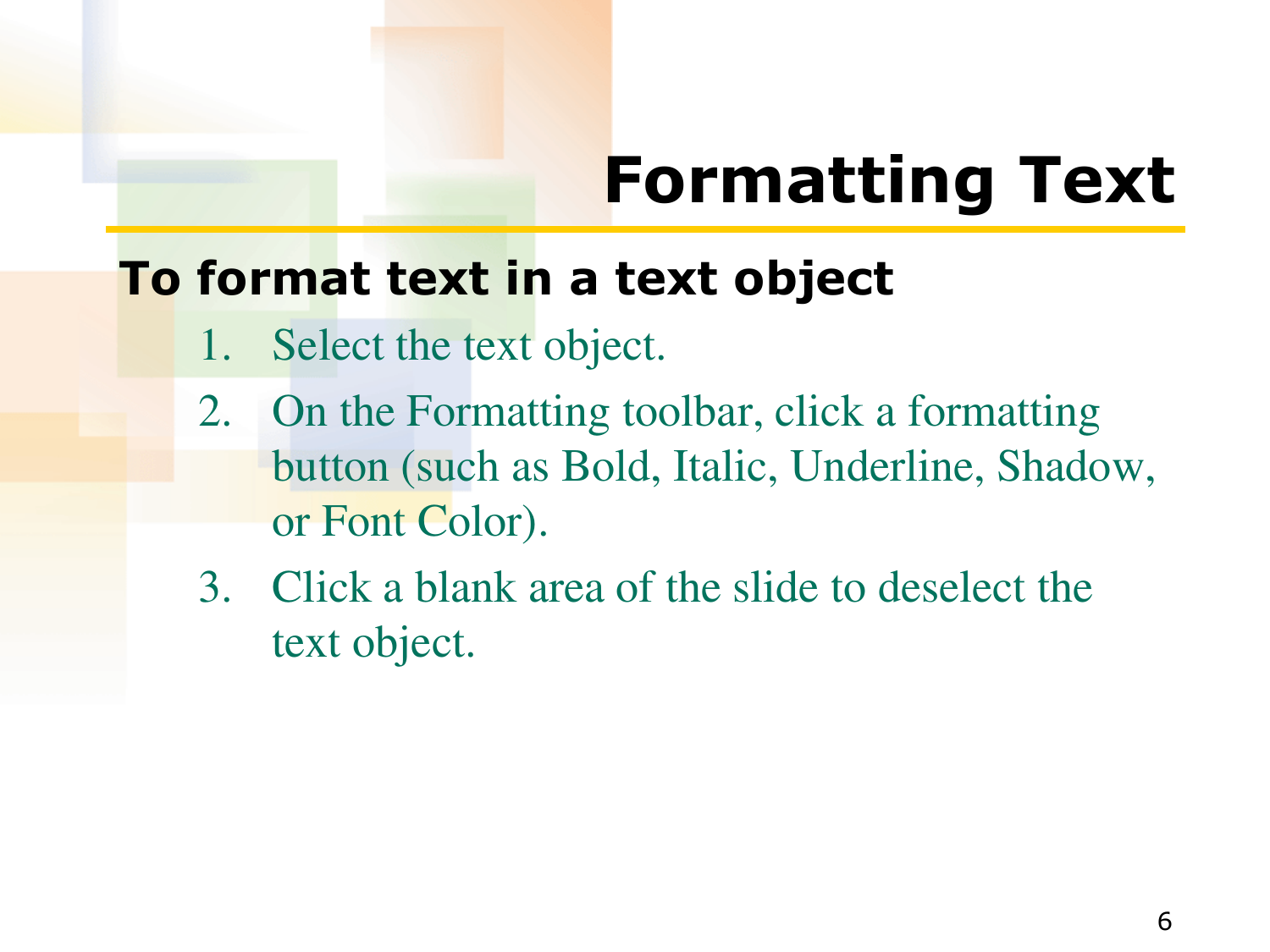## **Changing Text Alignment and Spacing**

## **To change text alignment**

- Select the text box.
- 2. On the Formatting toolbar, click an alignment button (such as Align Left, Center, or Align Right).
- 3. Click a blank area of the slide to deselect the text box.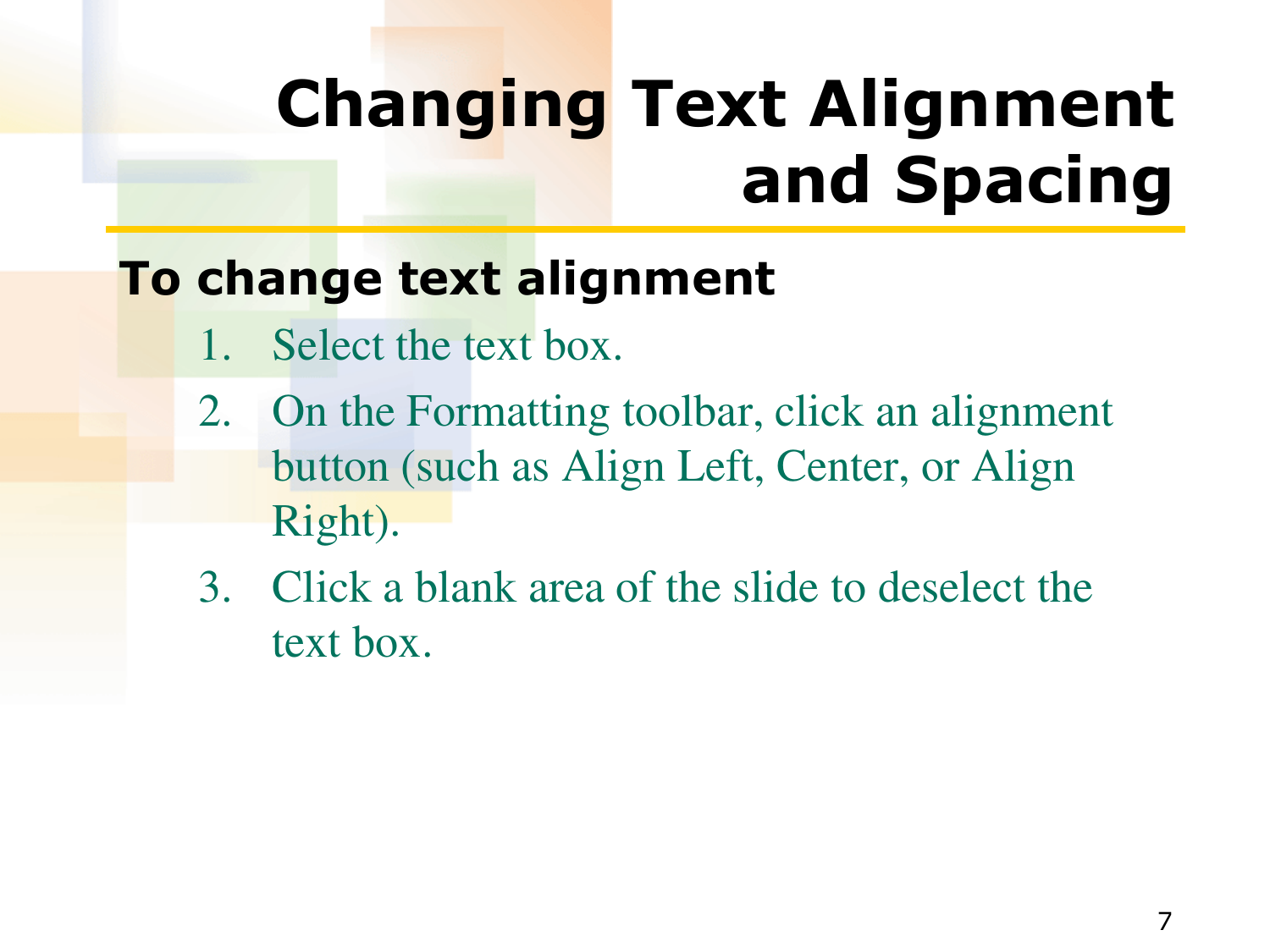## **Changing Text Alignment and Spacing**

## **To adjust line spacing**

- 1. Select the text object.
- 2. On the Format menu, click Line Spacing.
- 3. Click the Before paragraph or After paragraph arrow to select a setting.
- 4. Click OK.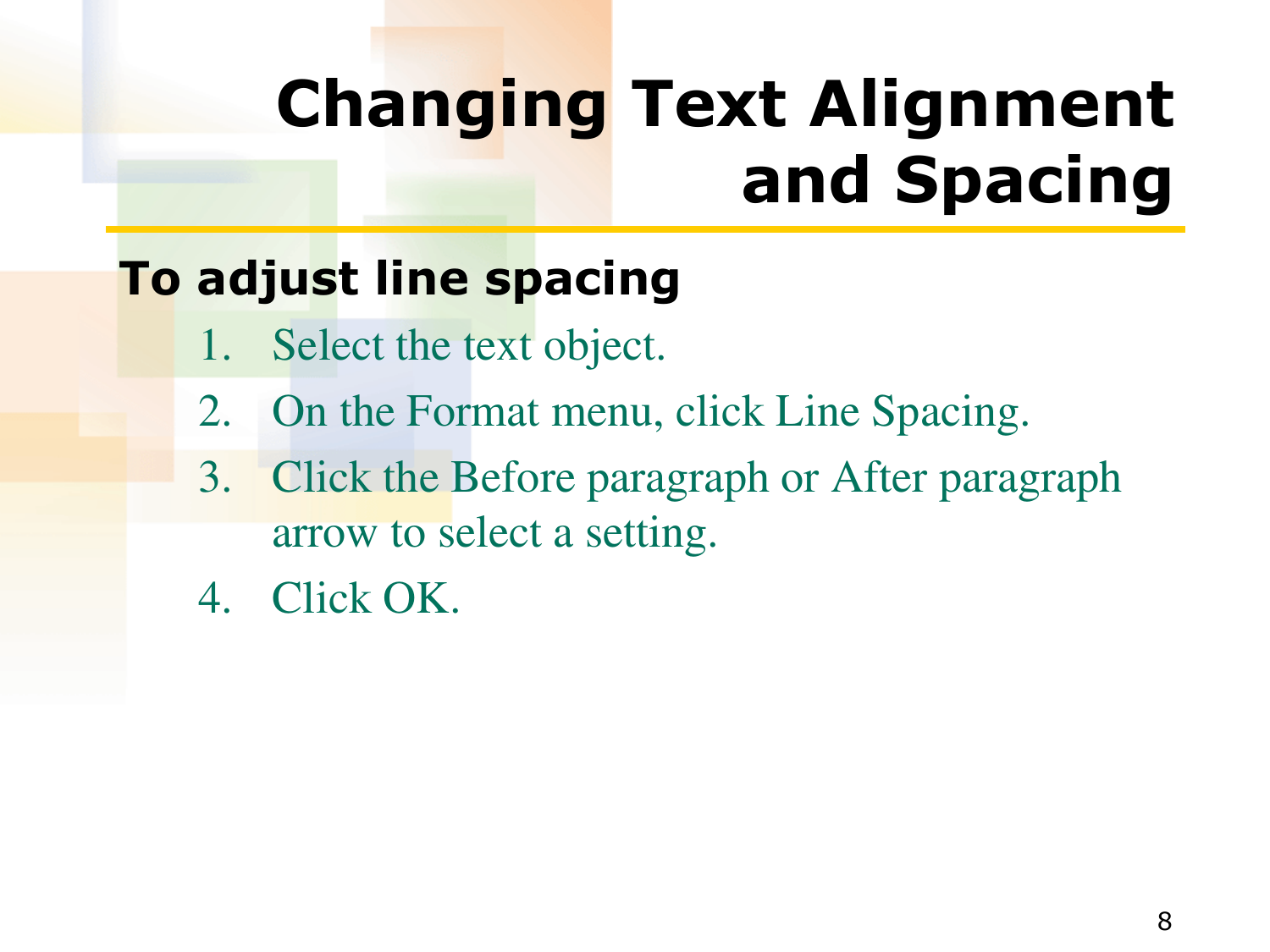# **Finding and Replacing Text and Fonts**

#### **To replace text**

- 1. On the Edit menu, click Replace.
- 2. Click the Find what box and then type the text you want to replace.
- 3. Press Tab or click in the Replace with box.
- 4. Type the replacement text.

#### *(continued)*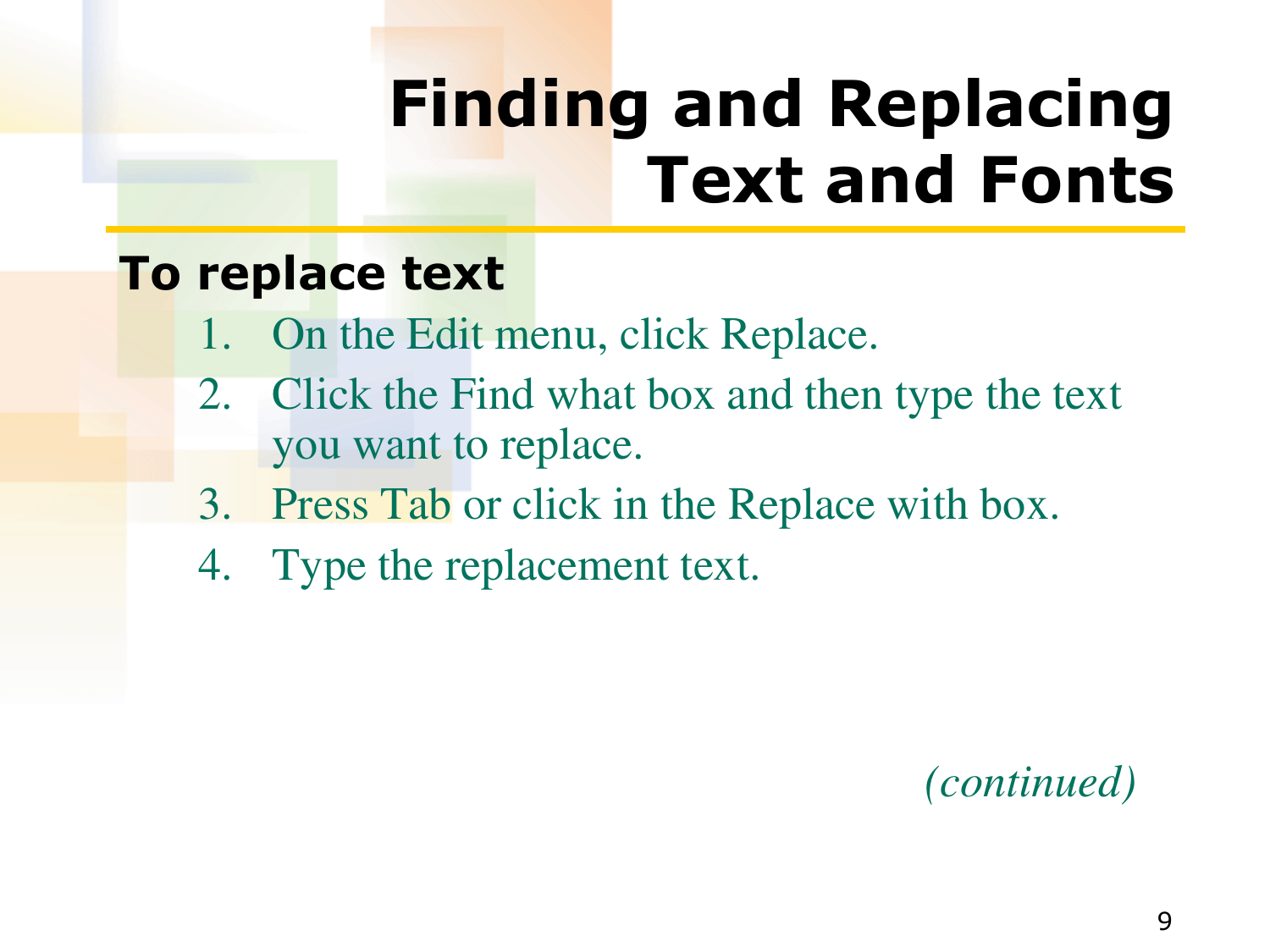# **Finding and Replacing Text and Fonts**

### **To replace text** *(continued)*

- 5. Click Find Next.
- 6. Click Replace.
- 7. Click OK and then click Close in the Replace dialog box.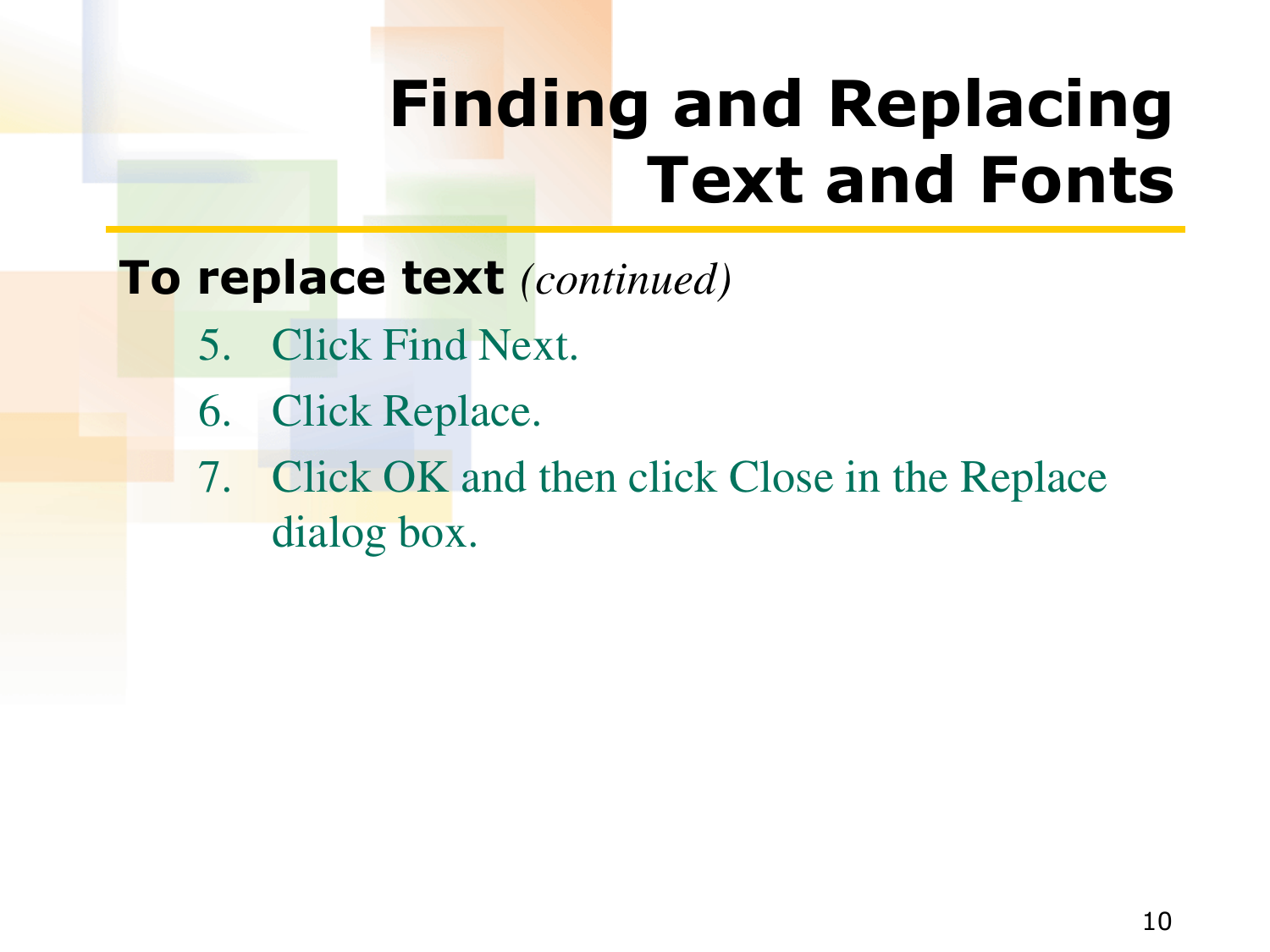# **Finding and Replacing Text and Fonts**

### **To replace fonts**

- 1. On the Format menu, click Replace Fonts.
- 2. Click the Replace down arrow.
- 3. Click a font.
- 4. Click the With down arrow and then click a font.
- 5. Click Replace.
- 6. Click Close in the Replace Font dialog box.